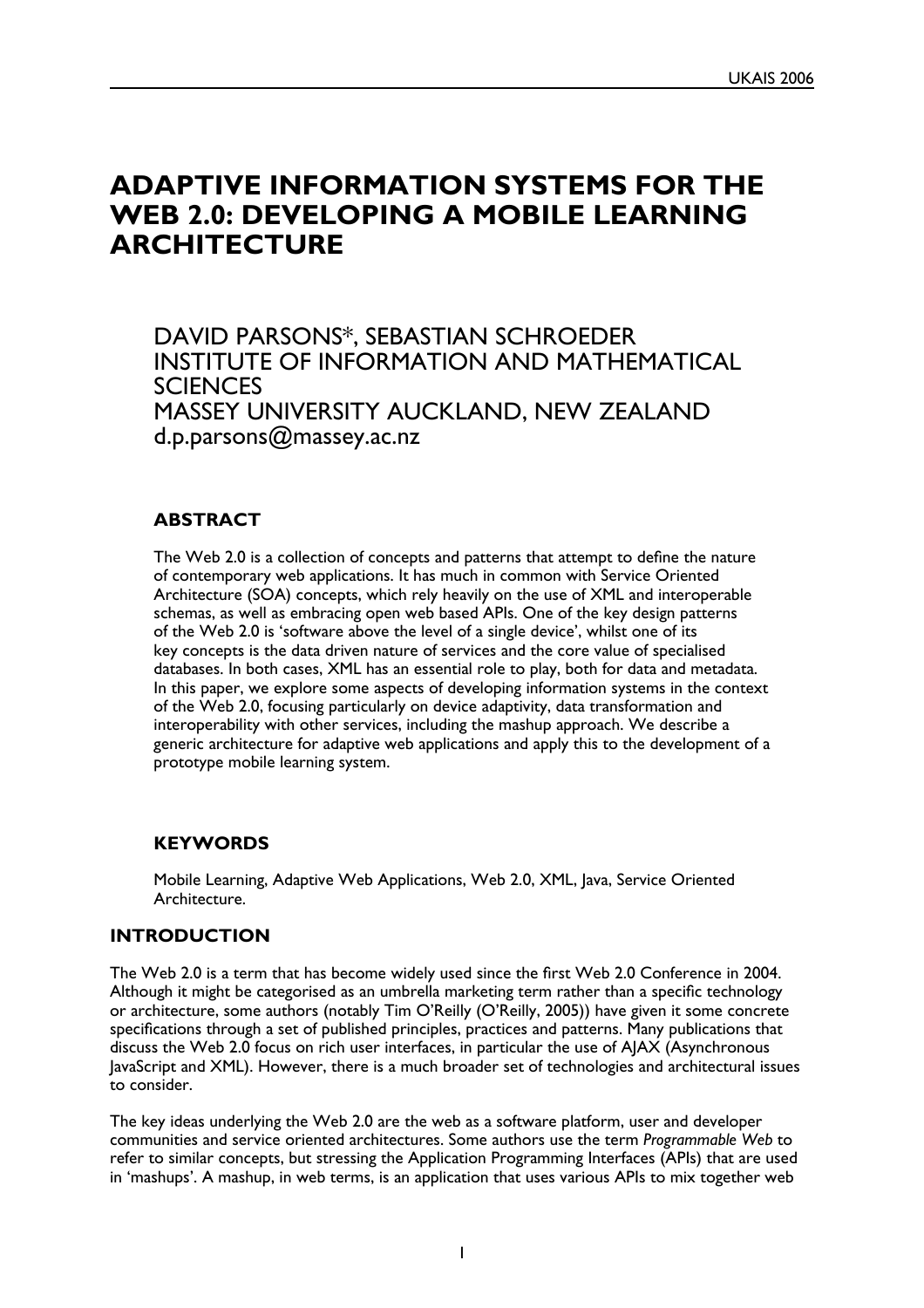based data from different sources. The term mashup is also used to refer to music ('bastard pop') created by combining elements of previous recordings, and web mashups have the same philosophy of attempting to create a new artefact that is more than the sum of its parts. Some mashups, for example Virtual Places (Kothari, 2005), use a number of different APIs to produce an overall application. APIs used on the site include Amazon, Alexa, FeedMap, Flickr, MapPoint, MSNSearch and VirtualEarth. Other mashup web applications restrict themselves to using a single API, but reorganise the available data services to suit their requirements.

In the Web 2.0 a participatory architecture is important. In such systems, contributors build their own shared databases, for example in file sharing programs or web logs (blogs) that maintain persistent associations with other web resources via permalinks, which are unique, persistent, Uniform Resource Locators (URLs). Interactivity is enhanced by the use of (various implementations of) RSS (an acronym that has two roots, Really Simple Syndication and Rich Site Summary) and podcasts, a term generally used to refer to audio files delivered via RSS, but which may in fact provide content in a range of different media types such as video or text files. Underlying these architectures is the concept of specialised databases being the core item of value in a system, with the opportunity to reuse these databases in new combinations of services.

One key Web 2.0 pattern is *software above the level of a single device*, both in terms of the server (as a syndicating end point for mashup services) and the client (many different types of device for a given service) with those clients able to contribute to the database that underlies services. In this paper we explore some of the key themes in the Web 2.0 and demonstrate some of these themes through a prototype mobile learning system, building on a generic description of an adaptive web application architecture. In this architecture we emphasise the role of the eXtensible Markup Language (XML) in programming above the level of a single device, and leverage a number of APIs that can assist in building adaptive web applications, and consuming and providing web services.

# **KEY THEMES IN THE WEB 2.0**

O'Reilly lists seven principles of the Web 2.0, along with eight patterns and seven 'core competencies of Web 2.0 companies' (O'Reilly, 2005). In addition, MacManus and Porter (2005) provide seven trends in Web 2.0 application design. Since a number of these overlap, and they have been described elsewhere, in this paper we will provide an overview of the key themes, which we summarise as: application development as a web based, community activity, data driven web applications and adaptivity of the client and the server.

## *APPLICATION DEVELOPMENT AS A WEB-BASED, COMMUNITY ACTIVITY*

Traditional software construction is based on teams of developers working through a planned project lifecycle to provide software that is intended to meet a well defined set of requirements. These applications are generally intended primarily for 'in house' use, though they may expose certain features to customers. For example, software used by banks is primarily used internally, but may expose web based services enabling customers to perform certain transactions on their accounts. The software development model in the Web 2.0 is much more loosely coupled, based on cooperation rather than control. Applications are inherently web based, so that the web itself becomes the development platform. Software is in a 'perpetual beta' state, continuously evolving while being tested in the field by its users. Application content is not generated centrally but syndicated from multiple sources, using APIs that positively encourage 'hackability' and 'remixability'. Programming tools must therefore be lightweight and encourage assembly from reusable components and services. The community of users not only tests software but contributes to it, either directly (by developing server side applications) or indirectly (because their actions, such as blogging or contributing to Wikis, contribute to the content of the application).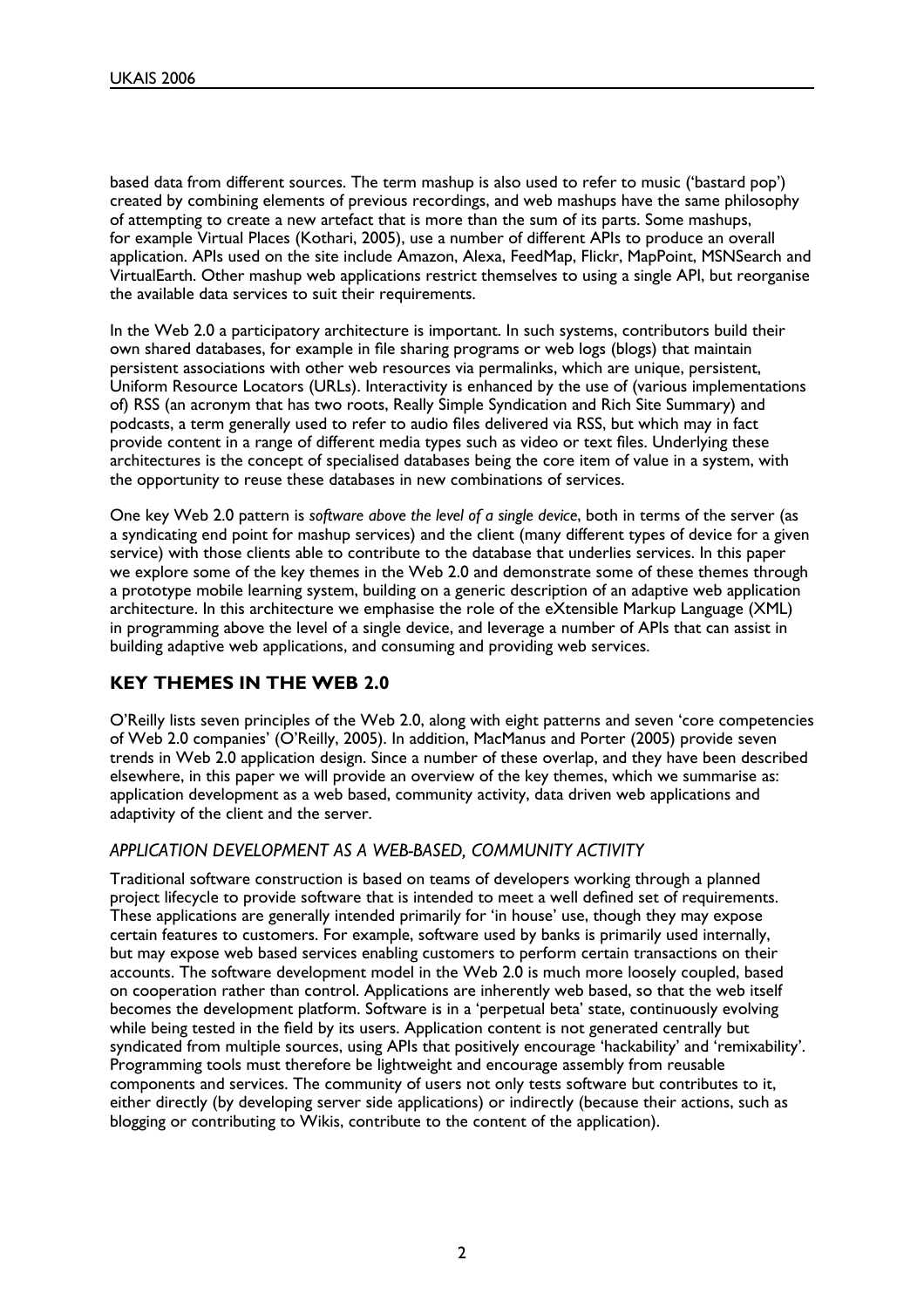# *DATA DRIVEN WEB APPLICATIONS*

The first generation of the web emphasised presentation, but the Web 2.0 puts more emphasis on content, using the term 'Data as the Next Intel Inside' to indicate the importance of data as being the measure of value. To enable the interoperability of data between different contexts and applications, the eXtensible Markup Language (XML) is increasingly being used, both as a way of representing content within an application and between applications (via web services). Since XML provides for self-describing, semi structured data, it enables the development, over time, of metadata to more usefully describe and link together content from across the web. XML based web services underlie most of the available APIs for accessing services in mashup web applications, where the API enables the developer to build web applications that gather data from XML messaging and assemble applications from multiple XML based sources. The role of XML in the Web 2.0 is essentially to provide services that cannot be supported using more traditional approaches to web applications that provide content directly in the Hyper Text Markup Language (HTML). There are four broad categories where XML provides such services (Bosak, 1997):

- Applications that require the Web client to mediate between two or more 1. heterogeneous databases.
- 2. Applications that attempt to distribute a significant proportion of the processing load from the Web server to the Web client.
- Applications that require the Web client to present different views of the same data to 3. different users.
- 4. Applications in which intelligent Web agents attempt to tailor information discovery to the needs of individual users.

All four of these categories are relevant to the Web 2.0, underlying the importance of managing content in XML format in the development of contemporary web applications.

#### *ADAPTIVITY OF THE CLIENT AND THE SERVER*

There are three aspects to adaptive web applications; content, navigation and presentation (Koch & Rossi, 2002). Adaptive content means providing different content for different users. For a client of a web application, adaptation is based on user profiles, where the user's role in adaptation is largely passive and the adaptation takes place on the server. However we can also consider adaptive content from the perspective of the client of a service, or a set of services. In this case there is active programming on the part of the user, assembling their own web applications from other services using publicly available APIs. Adaptive navigation may also be based on the user profile and involves changing the selection, presentation and/or ordering of the anchors that link web based components together. Adaptive presentation means changing the presentation depending on device, among other things. XML is important here as it provides a presentation neutral way of representing the underlying content of an application. Equally important are the tools for transformation, such as eXtensible Stylesheet Language Transformations (XSLT) and the eXtensible Hypertext Markup Language (XHTML), a well formed and validatable form of HTML, which is a common target of XML transforms. XHTML is designed for consumption by browsers on various types of device, including, increasingly, mobile devices.

# **ADAPTIVE PRESENTATION ON MOBILE DEVICES**

Enabling a system to work across range of devices means having an awareness of the likely boundaries of device capability and size used by the mobile learner. Weiss (2002) identifies three generic categories of screen size; small mobile phone windows, medium smart phone or pager sized screens and large Personal Digital Assistants (PDAs). Of course in practice we must regard these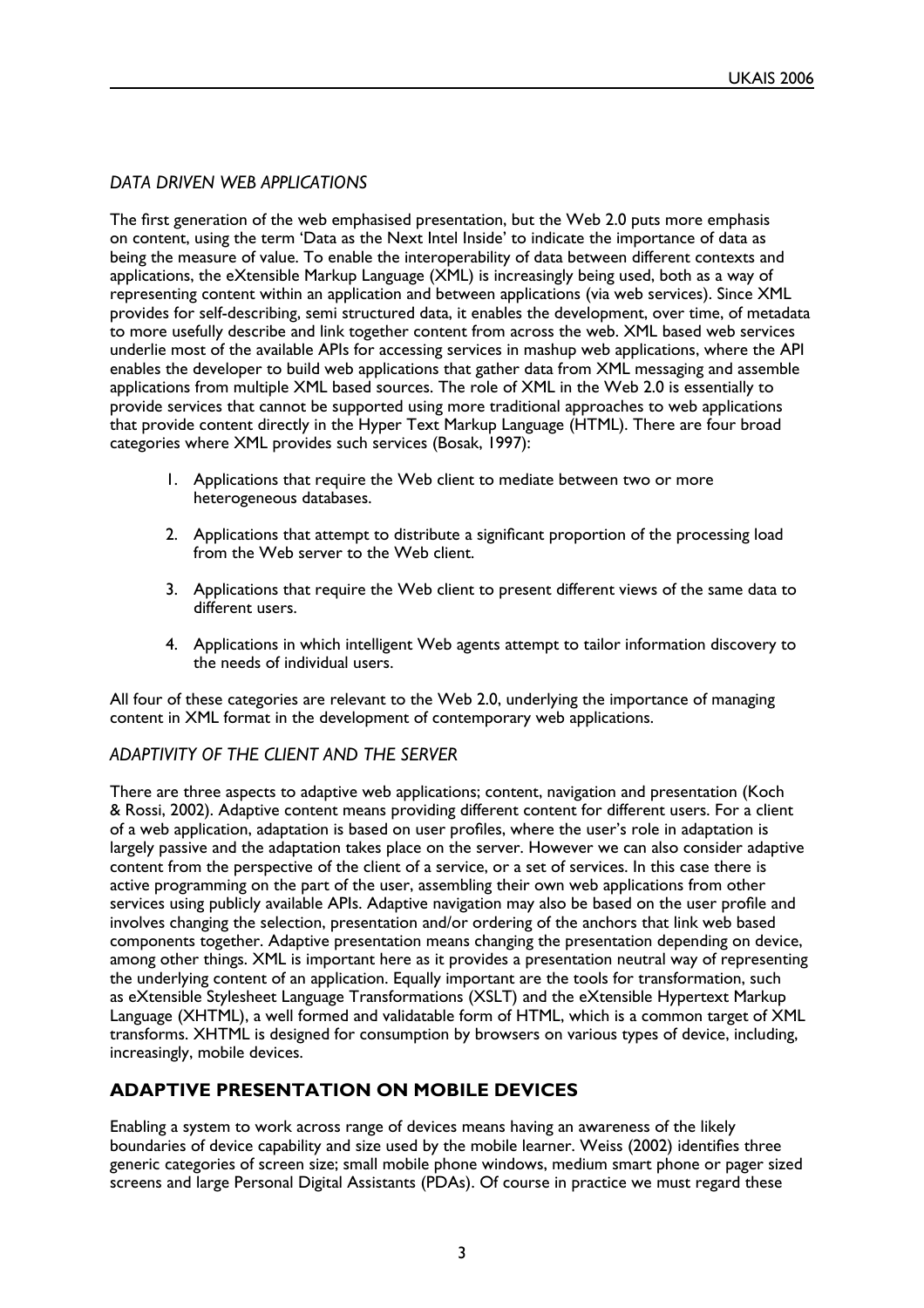three size categories as being sets of samples from a continuous range, with many different screen dimensions available. In addition to screen size, resolution also varies widely, from the minimum benchmark of 96 by 54 pixels in the Java Mobile Information Device Profile (MIDP) specification (JSR118, 2002) to about 240 by 320 pixels upwards for PDAs. In addition to these concerns, user may have control over certain display settings.

#### *DEVICE CAPABILITY AND MARKUP*

Coupled with the form factor of devices, we also have to consider the technical capability of the device. Different devices will offer different types of support for technologies such as the Java 2 Micro Edition (J2ME), Windows Mobile or browser plugins such as Flash. In addition there are a number of different types of mark-up for mobile devices. These include the WML (Wireless Markup Language) used with Wireless Access protocol (WAP) phones, which comes in two major versions, WML 1.x and WML 2.x, developed from the earlier Handheld Device Markup Language (HDML). Mostly in Japan, but also in other markets, there is cHTML (Compact HTML) for iMODE phones, and increasingly the XHTML compliant subsets XHTML-Basic and XHTML-MP (Mobile Profile). Figure 1 (From Golding (Golding, 2004)) shows the various types of markup and their genealogy



Figure 1: The genealogy of markup languages.

Given all these complexities, we have to devise a strategy that is able to deliver the same (or similar) content to a wide range of devices. In order to facilitate this we need to apply the Web 2.0 concept of programming above the level of the device. However at some point the device type needs to be identified so that a suitable transformation of back end data can be performed for that device. Multiple page formats need to be generated on the server for different types of client, either via the 'User-agent' information sent within the micro-browser's Hyper Text Transfer Protocol (HTTP) request header or more sophisticated Custom Configuration / Personal Profile (CC/PP) data. Once the device type has been identified, service resources represented in raw form in XML can be transformed into markup using eXtensible Stylesheet Language Transformations (XSLT) and/or Cascading Style Sheets (CSS).

The number of variables in device presentation, including screen size, resolution, user controlled settings and markup languages, is so large that a hand coded approach to adaptivity of presentation on mobile devices is not realistic. Therefore we need to look at reusable components operating above the level of the device that can provide these services. Fortunately, a number of technologies exist that encapsulate presentation adaptivity using server page tag libraries. These enable most XML processes to be coded using a few relatively simple tags.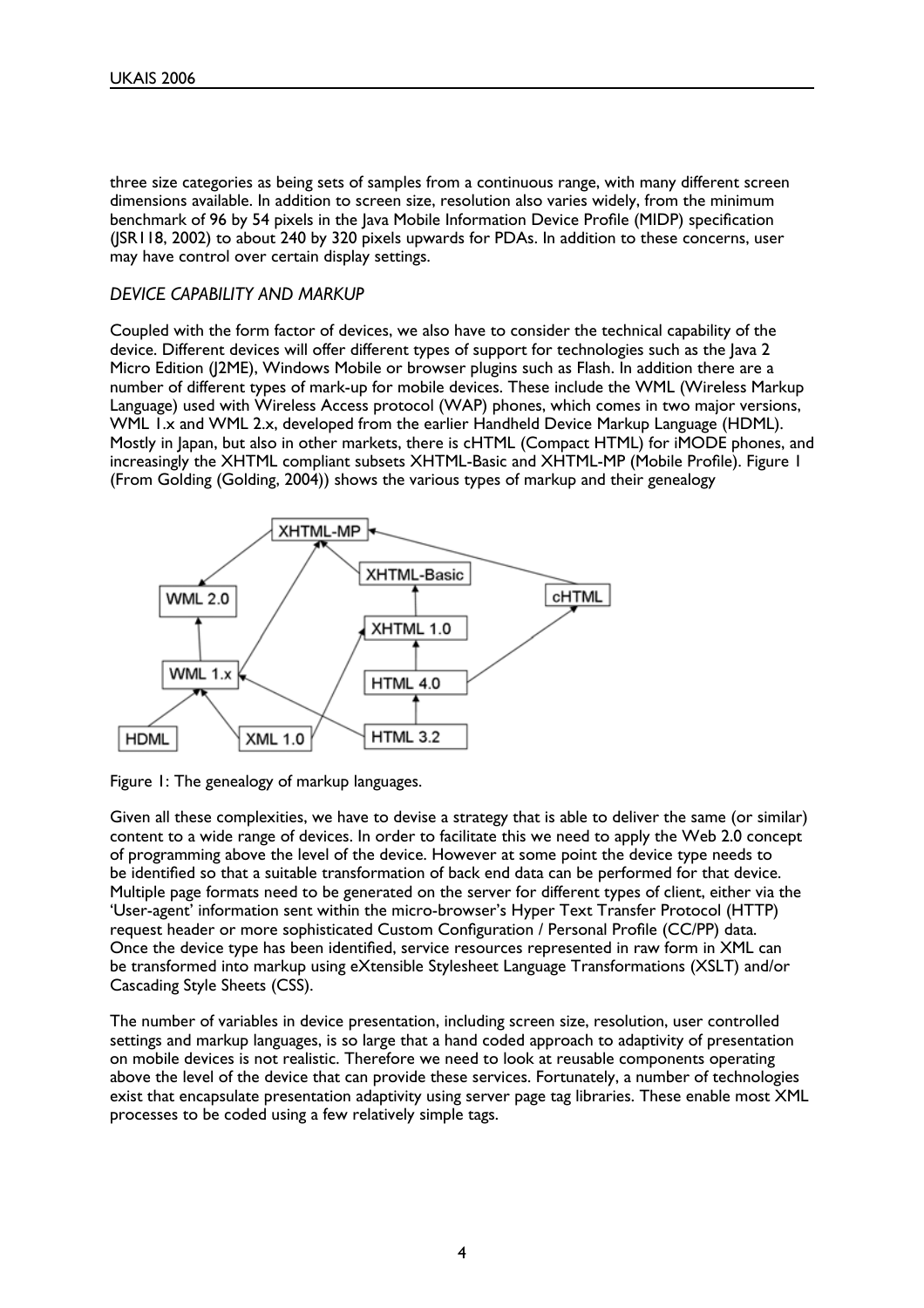# **ADAPTIVE WEB APPLICATION ARCHITECTURE**

In the previous sections we introduced some key features of the Web 2.0 along with some technologies that can assist us in the development of adaptive web applications. In this section we describe an architecture for adaptive web applications that leverages XML as a data representation format within an adaptive architecture and integrates the service oriented aspects of the Web 2.0. Perhaps the most important aspect of such an architecture is the introduction of a middleware layer that integrates disparate data sinks and sources into a cohesive XML management process. This enables a system to manage requests and responses in a consistent way, regardless of whether the client request is for a web service or presentation markup, and whether our data sources are local databases or remote web services. An outline of the architecture and its core processes is shown in Figure 2.



Figure 2: An architecture for adaptive web applications.

In this architecture, client requests to a front controller component may come either from presentation oriented devices (1a) or external web service clients (1b). Depending on the requirements of the request, queries delegated via an XML data layer may either retrieve XML content from one or more external services running on other web servers, generate XML content from a local database via a suitable queries or combine multiple data sources (2). Where content is based on external web services, content will already be in XML format. Where content is held locally in a database that is not natively XML a layer of XML Object/Relational Data Access Objects (DAOs) is required used to perform the translation from relational data to object model to XML. The object model layer is required to preserve the integrity of the underlying entities in the system. This enables multiple XML documents to be generated from a model that is created from a single database query. The XML content returned from the XML data layer is transformed via an XSLT processor utilizing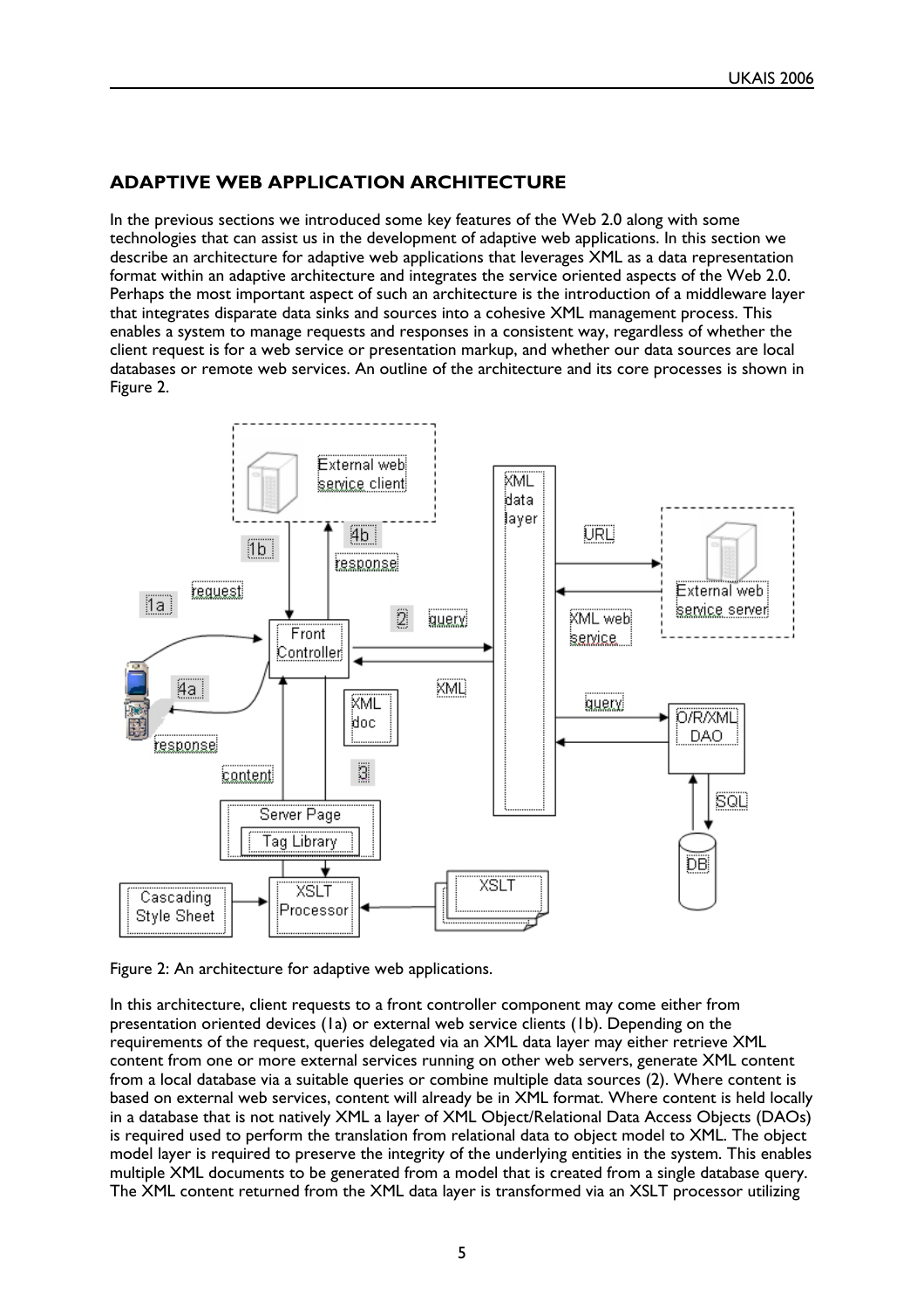a specified XSL transformation stylesheet (3). This transformation should be performed via a server page using tag libraries to ensure encapsulation and reuse. Once the content is transformed it can be transferred to the device in an appropriate mark-up format for processing by the client. This may be a device oriented markup (4a) or a web service (4b). Of course many mobile devices can both process markup and act as end points for web services.

This type of XML centric architecture has a number of benefits. First, we can gain reuse of both external web services and middleware components. Second, we can provide adaptivity that integrates both client device mark-up and web service endpoints. From a business perspective it provides maximum leverage of external services and APIs while gaining maximum potential distribution across all possible client types. Encapsulation of data access and transformation should provide benefits in terms of maintainability and cost. For example, separating out concerns between XML, object models and the database, rather than directly generating XML from the database, can assist in the reuse of legacy data sources and provide added security through additional layering.

# **A MOBILE LEARNING EXAMPLE**

In this section we describe an executable architecture developed for a mobile learning system based on the architecture described in Figure 2, using Java tools for the implementation. We might summarise the main requirements of a mobile learning platform as enabling learner communities to evolve by supporting the multi way exchange of content and being usable across a range of different devices. From our previous discussion we can see that these have emerged as core themes of the Web 2.0.

#### *LEARNER COMMUNITIES AND MULTI WAY EXCHANGE OF CONTENT*

To engage the learner and draw them into a virtual community, two way interaction is an important feature of a mobile learning environment. On the one hand there will be communication from the system to the learner. This may involve profiled notifications sent that are important to the learner's context (Koschembahr, 2005). Other types of communication may be messages from fellow mobile learners or role play participants, general multicasts or more personalised communications from a learning facilitator (Rogers et al., 2004). On the other hand, there will be communication from the learner, which may involve submitting test answers, contributing to discussion groups, sending messages, writing blogs or adding to Wikis or sharing other information as part of pooled resources. Therefore mobile learning systems must provide the ability to upload resources to a central repository in a number of different formats. These resources may include rich media elements such as photographs or videos that can contribute to the learner's portfolio (Deviney & Koschembahr, 2004) as well as being used as generally shared content (Trifonova, Knapp, Ronchetti, & Gamper, 2004).

The learner's ownership of content is a motivating factor. They should be able to create, review and edit the content while the social aspect that is central to learning in a mobile learning community can support the shared corporate culture. In addition, the organisation benefits from the growth of answer gardens developed from pooled resources (Ackerman & Malone, 1990).

With these requirements in mind, a mobile learning architecture needs to provide some technical mechanism for content sharing and interactivity using a common data format. This can be achieved in large part by the use of mashups and reusing existing functionality based on XML technology. Depending on the area of learning, there may be a number of possible services that could be integrated. The key architectural choice is using a framework that enables the integration of such mashup services with custom content using common tools and representations, regardless of the specific data requirements of client devices and the direction of data transfer.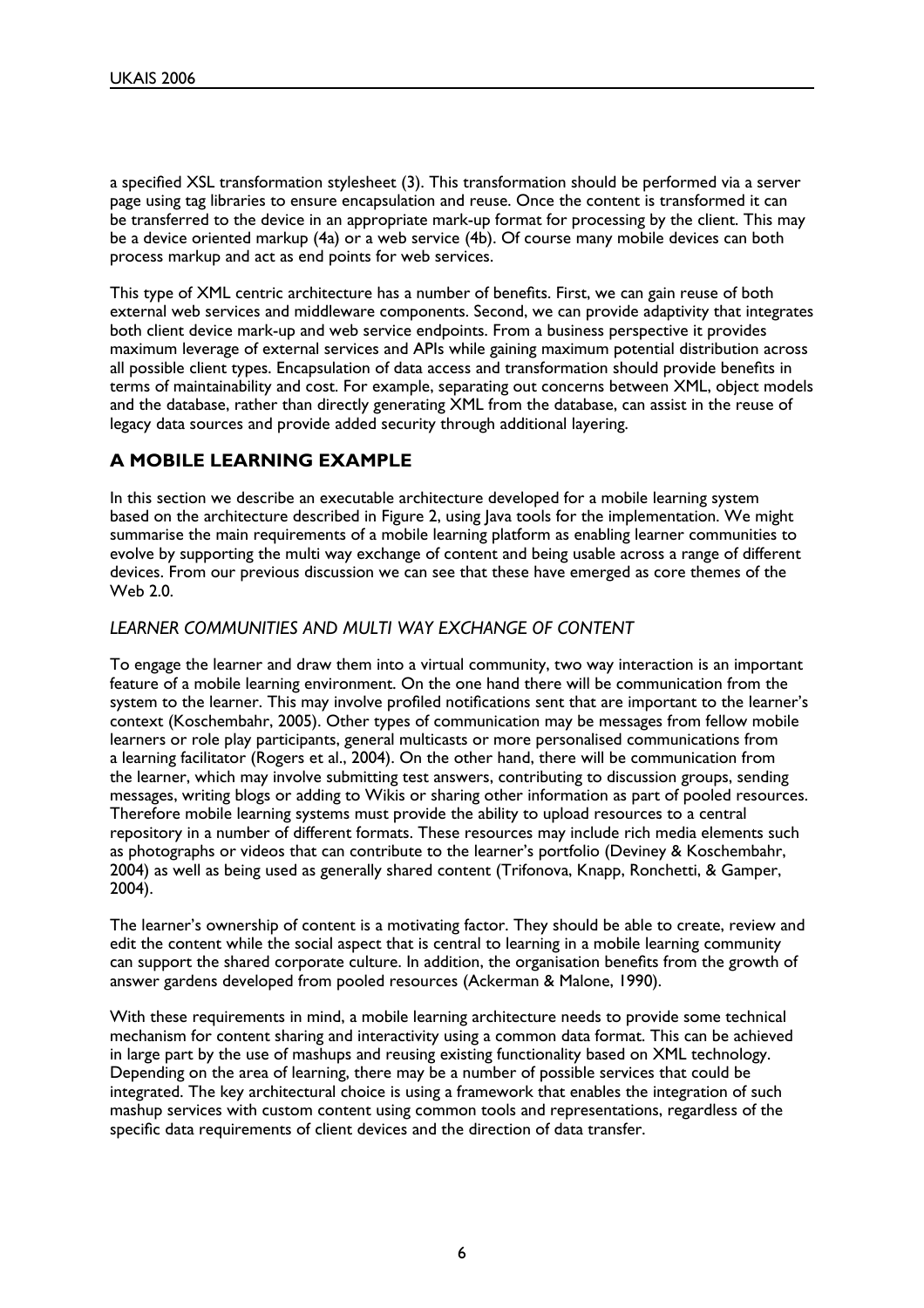# *USE ACROSS A RANGE OF DIFFERENT DEVICES*

We have already discussed some of the technical platforms that might be used in a mobile learning system. In addition, we should be aware of some issues specific to mobile learning that relate to device type. First we have to be aware of the lowest common denominator of our learners' devices. In some contexts, (e.g. professional training) the learners may all use the same device, specified by the employer, for example some of the case studies described by Gayeski (2002). Otherwise we might specify a minimum platform that we are prepared to support, for example the Mobile Learning Engine (Meisenberger, 2004) requires a WAP/lava platform as the minimum specification. Another important issue in mobile learning is the provision of different ways of achieving the same learning, so that we might need, for example, to provide the same content as a text file and an audio file, to cater both for different personal preferences and different learning contexts.

## *SYSTEM ARCHITECTURE*

In addition to the general concerns of the architecture already described, there are some specific issues encountered in our Java-based mobile learning system. One issue is that there are few currently available external web services that could be used for mobile learning, though there are one or two, for example Wikipedia. Another issue is that where a service is provided via an API (as opposed to a low level XML web service) that API will be language specific and therefore must be compatible with the mobile learning server's software platform in order to be used. In our prototype, which uses the JBoss Java application server, any leveraged APIs must be written in Java. One example of this is Flickr (2006), which includes a Java API (among others) and enables a number of interactive applications to be developed based around blogging and picture sharing.

The O/R/XML Data Access Objects (DAOs) in the current prototype are JavaBean based, enabling them to be used via tag libraries in JavaServer Pages (JSPs). These beans provide an object model to organise the requested set of data. This is particularly useful where a client page will include data from multiple tables that have some kind of associative relationship. In cases where the content relates to subject navigation, the beans form a composite pattern (Gamma, Helm, Johnson, & Vlissides, 1995) with the composite objects organising submenus and the leaf objects leading to learning content URLs that may, for example, be a page that downloads a Java program, or contains mashup services. XML transformations are performed via JavaServer Pages (JSPs) using tags from the JSP Standard Tag Library (JSTL).

Initial routing of the HyperText Transfer Protocol (HTTP) request from the client is done via a front controller JSP that parses request parameters and generates an appropriate query to the XML data layer. The eventual response depends on the device, which can be identified by the HTTP request. There are a number of Java based technologies that can assist us in adapting server-side content to the client device, but the one we have used in our prototype system is the Wireless Abstraction Library (WALL), a JSP tag library that builds on the Wireless Universal Resource File (WURFL) (Passani & Trasatti, 2002-6). WURFL is able to recognise user agent information and identify different devices, while WALL generates device specific markup. Figure 3 shows the basic process of transformation required to convert content stored in a database into a page adapted to the client device. First, a data access object (DAO) is used to process the client's HTTP request by executing a query against the database and returning an XML document of the requested content. This XML document is transformed using an XSL processor by applying a stylesheet that adds the necessary WALL tags to the resulting document. This document is the content of a JSP, which is then processed by the application server's ISP engine. During this process, the WALL tags will be processed and turned into the appropriate markup for the client device.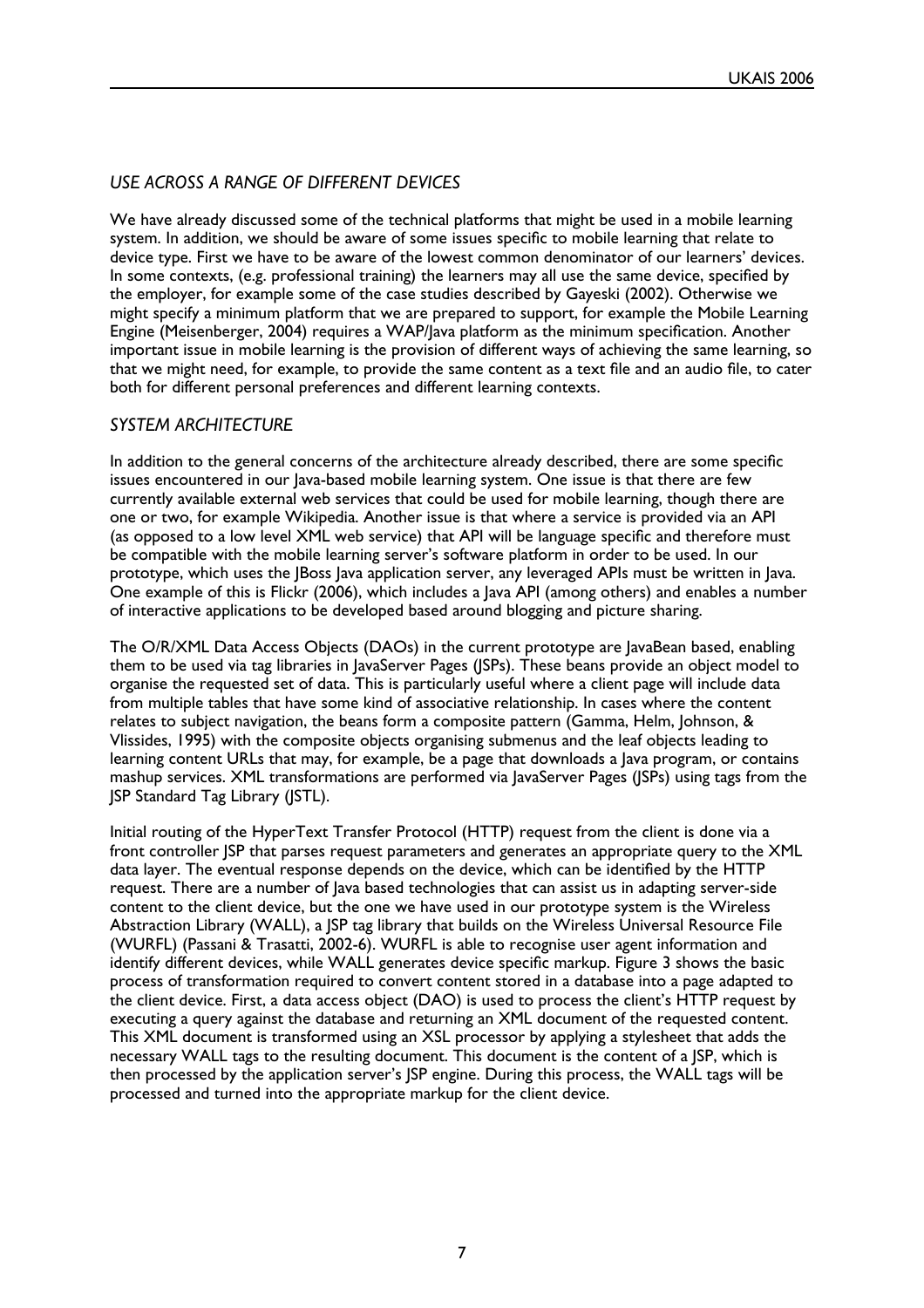

Figure 3: The process that transforms database content into adaptive presentation using the WALL tag library.

By using the WALL device aware library we are able to provide a single XSLT transform for many different types of device. However we might in addition choose to provide our own customised transform for particular types of device. For example, if there was a requirement to provide mobile learning content as desktop e-learning, then a transform could be used that would take advantage of the rich client technologies available on the desktop. Many Web 2.0 applications leverage AJAX and Flash, though there are may other possibilities. At the least, we might apply a Cascading Style Sheet (CSS) to manage the presentation in the browser. Where the client is a service end point, and the system provides content as a web service, the XSLT transform would not be generating presentation mark-up but XML documents suitable for web service use. In this case the provided mark-up should utilise standard schemas for learning content such as SCORM (ADL, 2004).

#### **CONCLUSIONS, RELATED AND FURTHER WORK**

In this paper we have described an adaptive web application architecture that supports the transformation of local or service based content into client-adaptive output formats. This architecture takes into account both current thinking on the technologies of web based applications and the encapsulation and reuse of standard libraries. In order to explore the practicalities of this architecture we have implemented a prototype mobile learning system that is able to generate intermediate XML content from learning content stored in a relational database and transform that content using tag libraries. We have also integrated some elements of Flickr as an example mashup service that meets some of the interactivity requirements of a mobile learning system.

Other authors have described similar systems that utilise adaptive architectures to deliver mobile learning. Sharma & Kitchen (2004) describe the role of web services in a mobile learning architecture, which has much in common with the services aspect of the architecture described here. However they focus specifically on the development of a mobile learning framework from a standard web services perspective rather than the role of mashups in a wider architecture. Goh et al (2003) describe an adaptive mobile learning architecture based on XML transformation, which has much in common with our prototype. It does not, however, integrate a relational database, and rather than using a fully adaptive library takes the approach of targeting three specific types of client device. Capuano et al (2004) take advantage of the device adaptivity support provided with the Microsoft platform, and augment this with the use of with SMS as an interactivity mechanism. Although this example uses different technology to our prototype, it has much in common with its conceptual approach. Syvänen et al (2005) describe a similarly adaptive system. Of interest here is their inclusion of contextual information for the learning content, an aspect that we have not included in our own prototype. Holzinger et al (2005) use the Mobile Learning Engine to develop a system that leverages J2ME. Again there is some similarity to parts of our own system, where J2ME applications can be launched to suitable devices.

We have described an architecture that is based on Java, XML and server side tag libraries. Others have used similar architectures or the Microsoft platform. An alternative approach is to use an XML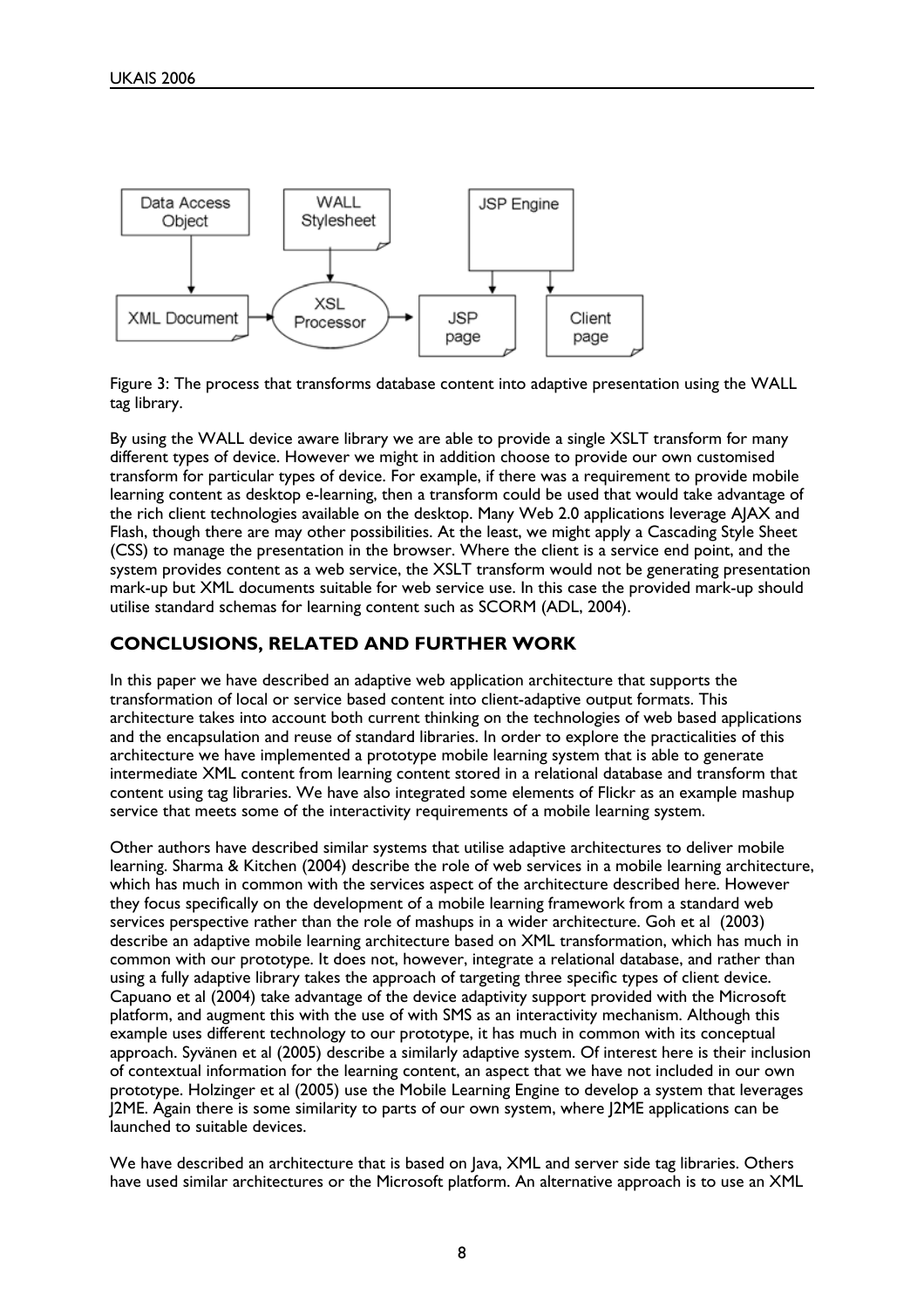framework such as Cocoon. This Java-based tool transforms XML, utilizing sitemaps that define by extensions (e.g. \*.wml) which XSL templates are used. Libraries similar to WALL can be used in conjunction with Cocoon, which would be particularly useful in the context of using XML databases such as Xindice, for which direct support is provided

The current system provides an executable architecture (i.e. an architectural prototype) that demonstrates the key technical features of an adaptive mobile learning system. The next step in its development requires construction of learning content in quantities appropriate for usability testing. The system will then be deployed on a public server that will enable testing via the Internet using any data enabled mobile device.

## **REFERENCES**

Ackerman, M., & Malone, T. (1990). Answer Garden: a tool for growing organisational memory*. Proceedings of Conference on Offi ce Information Systems, Cambridge, Mass.*, 31-39

ADL. (2004). *SCORM*. Retrieved January 26th, 2006, from http://www.adlnet.org/scorm/index.cfm

Bosak, J. (1997). *XML, Java, and the Future of the Web*. Retrieved February 7th, 2006, from http:// www.ibiblio.org/pub/sun-info/standards/xml/why/xmlapps.htm

Capuano, N., Gaeta, M., Miranda, S., & Pappacena, L. (2004). A System for Adaptive Platform-Independent Mobile Learning*. Proceedings of 3rd Annual MLearn International Conference (MLEARN 2004), Rome, Italy*,

Deviney, N., & Koschembahr, C. V. (2004). *Learning Goes Mobile*. Retrieved Sept. 16, 2005, from http://www.workindex.com/editorial/train/trn0402-02.asp

Flickr. (2006). *Flickr API Documentation*. Retrieved February 9th, 2006, from http://www.flickr.com/ services/api/

Gamma, E., Helm, R., Johnson, R., & Vlissides, J. (1995). *Design Patterns: Elements of Reusable Object-Oriented Software*. Reading, Mass.: Addison-Wesley.

Gayeski, D. (2002). *Learning Unplugged - Using Mobile Technologies For Organizational Training and Performance Improvement*. New York: AMACOM.

Goh, T., Kinshuk, & Lin, T. (2003, December 2-5, 2003). Developing an adaptive mobile learning system*. Proceedings of International Conference on Computers in Education, Norfolk, VA, USA*, 1062-1065

Golding, P. (2004). *Next Generation Wireless Applications*. Chichester: Wiley.

Holzinger, A., Nischelwitzer, A., & Meisenberger, M. (2005, 8-12 March 2005). Mobile Phones as a Challenge for m-Learning: Examples for Mobile Interactive Learning Objects (MILOs)*. Proceedings of Third IEEE International Conference on Pervasive Computing and Communications Workshops (PERCOMWí05), Kauai Island, HI, USA*, 307-311

JSR118. (2002). Mobile Information Device Profile for Java™ 2 Micro Edition, Version 2.0. Retrieved Sept 14, 2005, from http://jcp.org/aboutlava/communityprocess/final/jsr118/index.html

Koch, N., & Rossi, G. (2002, 3-7 July). Patterns for Adaptive Web Applications*. Proceedings of 7th European Conference on Pattern Languages of Programs (Europlop 2002), Irsee, Germany*,

Koschembahr, C. (2005). *Optimizing Your Sales Workforce through Mobile Learning*. Retrieved Sept 14, 2005, from http://www.learningcircuits.org/2005/apr2005/vonKoschembahr.htm